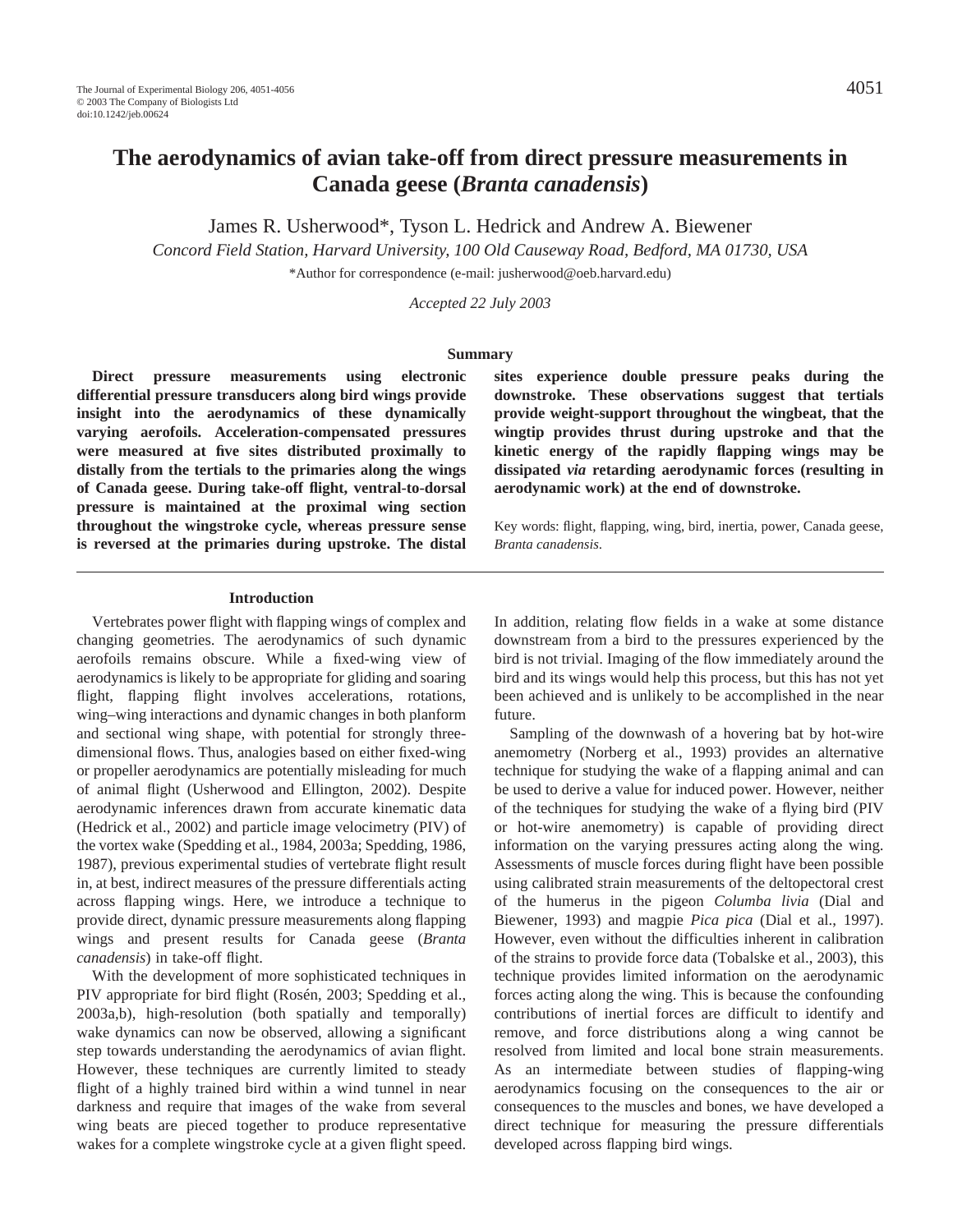# 4052 J. R. Usherwood, T. L. Hedrick and A. A. Biewener

### **Materials and methods**

Five small, lightweight differential pressure transducers, combined with accelerometers (Fig. 1), were tied between the bases of adjacent flight feathers (two between primaries, two between secondaries and one at the secondary–tertial boundary) along the wings of three Canada geese [*Branta canadensis* L.; mass,  $4.7\pm0.2$  kg (mean  $\pm$  s.D. throughout); span  $1.58\pm0.04$  m; wing and intervening body area  $0.36\pm0.01$  m<sup>2</sup> (following Pennycuick, 1989)] caught from local pest populations (Massachusetts Division of Fisheries and Wildlife permit 038.02SCB). Acceleration-compensated pressure signals and high-speed video were recorded for the five sites during the first  $30 \text{ m}$  of take-off flight.



Fig. 1. Positioning of a pressure transducer/accelerometer unit. (A) Position within a wing chord, with dimensions appropriate for the most proximal site, at the secondary–tertial boundary. Each unit is tied between the bases of two adjacent flight feathers. The dorsal port of the differential pressure transducer projects slightly through the upper surface of the wing; the ventral port is exposed beneath the unit. (B) Positioning of the five units along the right wing. Tabs of sticky tape surrounding the dorsal ports of the pressure transducers (to prevent covering with covert feathers), and the flight feathers between which the units are tied are highlighted in gray (S, secondary; P, primary). The most proximal position (position a) is situated at the secondary–tertial boundary. Positions b and d have units with pairs of accelerometers; positions a, c and e have single accelerometers.

### *Acceleration compensation of pressure transducers*

Each unit (4.5  $g$  or 7.5  $g$ ) consists of a differential pressure transducer (PX74-0.3DV; Omega, Stamford, CT, USA) with a stiff 3.2 mm-diameter nozzle cut to project through the feathers to the upper wing surface when tied between flight feathers (Fig. 1). Each sensor was relatively light compared with the wing  $(1-2\% \text{ of wing mass, together totaling } 9\%).$ each comparable to the mass of 2–4 primary feathers. While the additional wing mass may have resulted in a slight compensation in kinematics due to increasing the moment of inertia, *I* {by approximately 12% for the outstretched wing, using the scaling relationship for a single wing *I*=0.118[(wing mass) $\times$ (wing length)<sup>2</sup>]<sup>1.040</sup>,  $r^2$ =0.997, from Van den Berg and Rayner, 1995}, we found that the action of the loaded and unloaded wings was similar. Each differential pressure transducer was attached next to either one (sites a, c and e; Fig. 1B) or a pair of (sites b and d; Fig. 1B) single-axis accelerometers (SA20; Sensor One, Sausalito, CA, USA). The response of both accelerometers and pressure transducers to acceleration was determined by steadily (thus avoiding pressure differentials) orientating the units vertically upwards  $(+1\,\text{g}, +9.81\,\text{m s}^{-2})$ , horizontally  $(0\,\text{g}, 0\,\text{m s}^{-2})$  and vertically downwards  $(-1\ g, -9.81 \text{ m s}^{-2})$ . This was done so that the confounding effect of acceleration (because of flapping) on the pressure signal, due to the inertial deflection of the membrane integral to the pressure transducer, could be removed. The units with a pair of accelerometers allow the effects of wing rotation (pronation or supination) and the slight (12.5 mm) separation between pressure transducer and accelerometer to be assessed. The traces for sites b and d in Fig. 2 consist of two lines, one for each accelerometer signal removal. However, the two lines are barely distinguishable, appearing occasionally as a thickening of the trace, showing that the impact of separation between pressure transducer and accelerometer was negligible. Acceleration compensation of the pressure signal was, however, significant. At positions of peak acceleration (around  $\pm 75g$  or 750 m s<sup>-2</sup>, at the beginning/end of downstroke and upstroke at the most distal transducer placement), a false signal of up to  $\pm 350$  Pa was removed. While the frequency response of each transducer was high  $(>1$  kHz), both high-frequency noise and limitations in the kinematic data made high-frequency signals difficult to interpret. As a result, acceleration-compensated pressure signals were low-pass filtered at 25 Hz (2nd order Butterworth), approximately five times that of the wingbeat frequency.

#### *Experimental protocol*

The five pressure/accelerometer units were tied in place using 0-silk between flight-feather shafts (a, S17–S18; b, S9–S10; c, S4–S5; d, P2–P3; e, P8–P9; 'S' being secondary and 'P' being primary) along the right wing of three Canada geese sedated with isoflurane. Blocking of dorsal or ventral ports by displaced covert feathers was prevented with small tabs of elastic adhesive tape (visible in the outline tracings of Figs 1B, 3B). Voltage signals from the five units, consisting of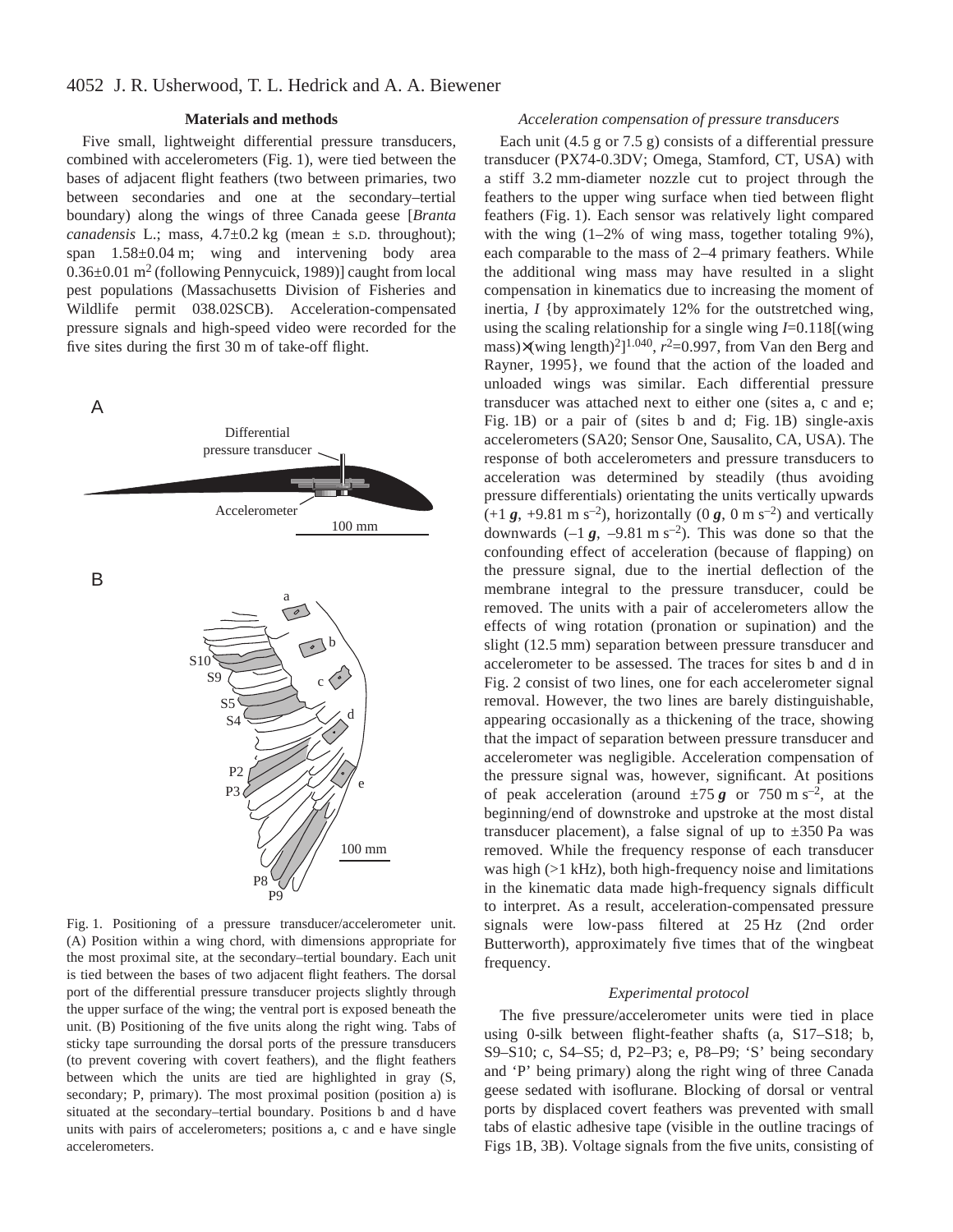

Fig. 2. (A–C) Representative acceleration-compensated pressure traces for five positions (a–e) along the wing during take-off flight. Signals were consistent in general form; A and B show results for the first  $(4.78 \text{ kg}, \text{wing loading } 127.9 \text{ Pa})$  and the last  $(4.84 \text{ kg}, \text{wing loading } 127.9 \text{ Pa})$ 138.2·Pa) geese tested, respectively. Traces for positions b and d show two, virtually indistinguishable, lines each, indicating that the displacement between pressure transducer and accelerometer barely affects acceleration-compensation of the pressure signal. Four flaps after lift-off, but well before tension in the tether, are highlighted in B and expanded in C. The single flap highlighted in C relates to the kinematics shown in Fig. 3. Tick-marks indicate the appropriate timing for the 13 'snapshot' images.

12 channels of data (five pressure, seven acceleration), and the bridge supply voltage were transmitted along five 30 m-long, lightweight (9.9  $g$  m<sup>-1</sup>), shielded cables (NMUF6/30-4046SJ; Cooner Wire, Chatsworth, CA, USA), which were anchored with tape to the back of the goose. A string tether was also connected to the goose, at the right foot, to allow the bird to be controlled at the end of take-off but also permitting a running phase for a few steps prior to flight. Voltage signals (at 5 kHz) were collected and synchronized with  $250$  frames  $s^{-1}$  video obtained from two cameras (PCI-500 camera; Redlake Inc., San Diego, CA, USA) that provided approximately dorsal and lateral views of the flight, from which accurate timing of wing motions, approximate body speeds, but only qualitative wing and transducer orientations, were apparent. A total of eight take-off flights (2–3 flights per goose) was recorded.

### **Results and discussion**

All flights recorded from three geese (mean velocity after final toe-off derived from lateral-view kinematics:  $8.5\pm2~\text{m s}^{-1}$ ) show quantitatively and qualitatively consistent results. Two example pressure distributions along the wings of geese in accelerating, take-off flight are shown in Fig. 2. An example of time-varying pressure distribution for a single flap is shown related to kinematics in Fig. 3. Observed pressures range from over four times the mean wing loading  $(129\pm9 \text{ Pa})$ in the ventral-dorsal sense during downstroke to a dorsal-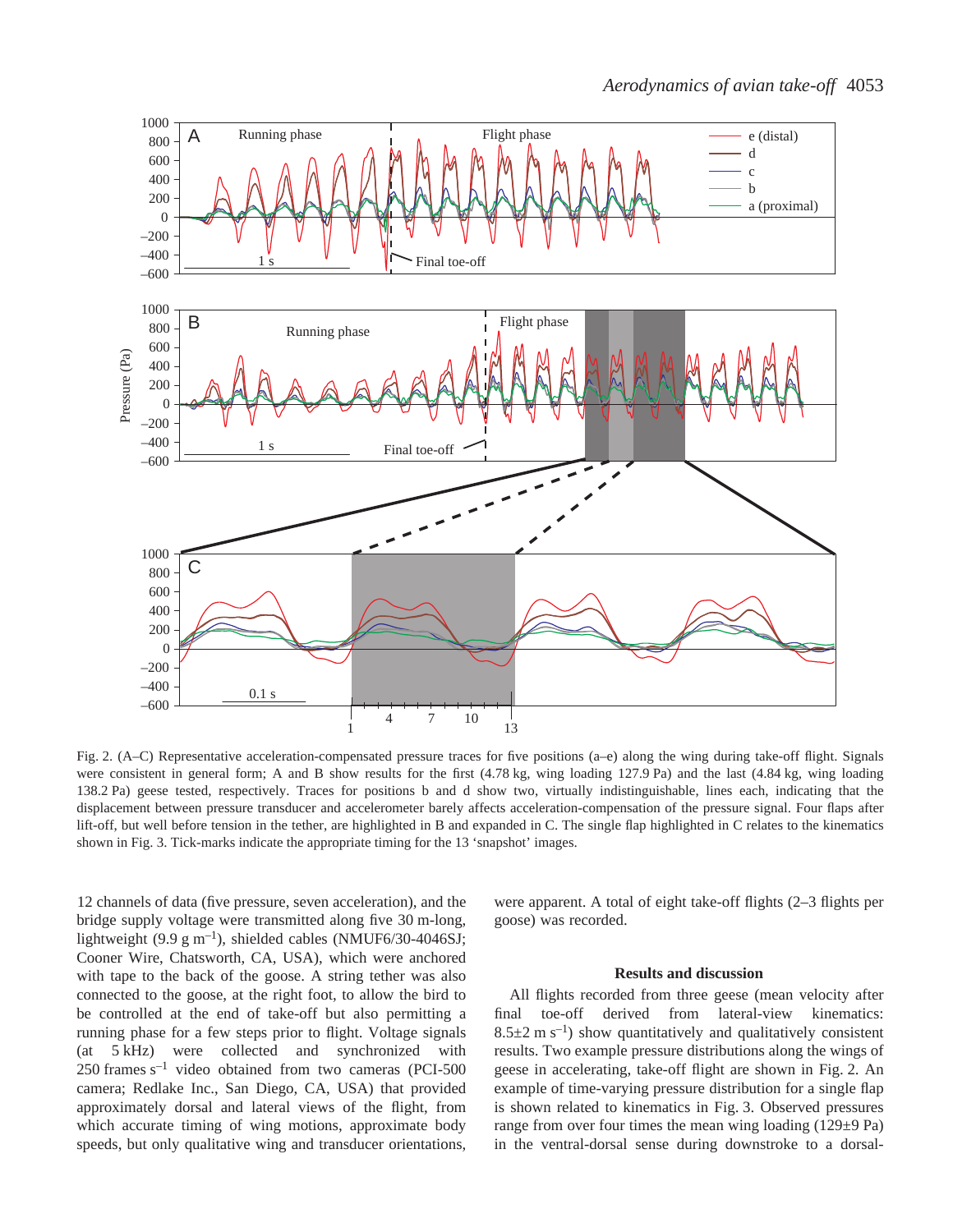# 4054 J. R. Usherwood, T. L. Hedrick and A. A. Biewener

ventral pressure with a magnitude close to mean wing loading during the second half of upstroke (Fig. 3). The results provide direct evidence for three interesting phenomena: (1) maintenance of positive (ventral-to-dorsal) pressure at site a (most proximal) throughout the wingstroke cycle; (2) reversal of the pressure sense (indicating a dorsal-to-ventral direction) at site e, the most distal; and (3) double pressure peaks at the distal sites during the downstroke.

## *Upstroke and 'gaits' in avian flight*

Studies by PIV of the wake left behind flying birds have led to the description of two distinct flight 'gaits' (Spedding et al., 1984; Rayner, 1986, 1991, 1995; Spedding, 1986, 1987; Tobalske, 2000): the 'vortex-ring gait', in which the upstroke results in minor aerodynamic forces, and the 'continuous-vortex gait', in which aerodynamic lift is maintained during the upstroke. The concept of 'gaits' in flight is useful in distinguishing between slow, sparrow-like flight and fast, gull-like flight, but the transition between the two gaits as a function of speed, for most birds, is likely to be continuous (e.g. Spedding et al., 2003a), with the aerodynamic role of the upstroke gradually increasing with increasing flight speed. Whether the term 'gait' should be dropped because of this lack of discontinuity with speed

(although 'walking' and 'running' are normally termed gaits even in birds that can show continuous variation in kinematics with speed; Gatesy and Biewener, 1991) and 'flight style' should be adopted, the concept of different flight techniques, largely defined by force production during the upstroke, remains useful. In this context, the results for the goose through upstroke during take-off are interesting. Pressures along the wing divide into three regions: (1) 'positive' (a vertral-dorsal sense) at the wing base; (2) nearzero for the center portion of the wing; and (3) 'negative' (a dorsal-ventral sense) at the wingtip (Fig. 3). The maintenance of ventral-dorsal pressure at the wing base, and the reversal at the wingtip, adds a new flight 'style' to those previously described based on upstroke function; again, however, discontinuity between take-off flight style and other flight styles (whether closer to the 'vortex-ring' or 'continuousvortex' gaits or styles) should not be inferred.

### *Wingtip pressure reversal*

Circulation (and pressure-sense) reversal at the wingtip during the upstroke has been reasonably argued for take-off flight in the pigeon (Alexander, 1968): wingtip attitudes, and presumed low induced air velocities, are likely to result in the wingtips operating at negative aerodynamic angles of



Fig. 3. Pressure distribution related to kinematics for a wing over a single flap during take-off flight, but five flaps after lift-off. The traced outlines and graphs for pressure distribution along the wing (A) show snapshots separated by 4/250 s. The contour plot (B) shows the pressure distribution through time as it would be mapped to an outstretched wing. Contours are calculated assuming a linear distribution of pressure with spanwise distance between the five measurement sites indicated on the wing image (labeled a–e). Positive pressures indicate a ventral-to-dorsal sense; the wing base maintains a weight-supporting sense throughout the wingstroke cycle. Pressure differentials are greater than mean wing loading (138.2 Pa) for all sites between snapshots 2 and 5 and remain above wing loading for all but site a (base of wing) for most of the downstroke. Wingtips experience the greatest pressure differentials, maximally more than four times the mean wing loading. During upstroke, the distal sites show 'negative' pressures, indicating a dorsal-to-ventral sense. The direction of the resulting forces cannot be determined accurately, but the wingtips are aligned approximately vertically when the negative pressure differential is greatest (the second half of upstroke), suggesting a thrust-orientated force.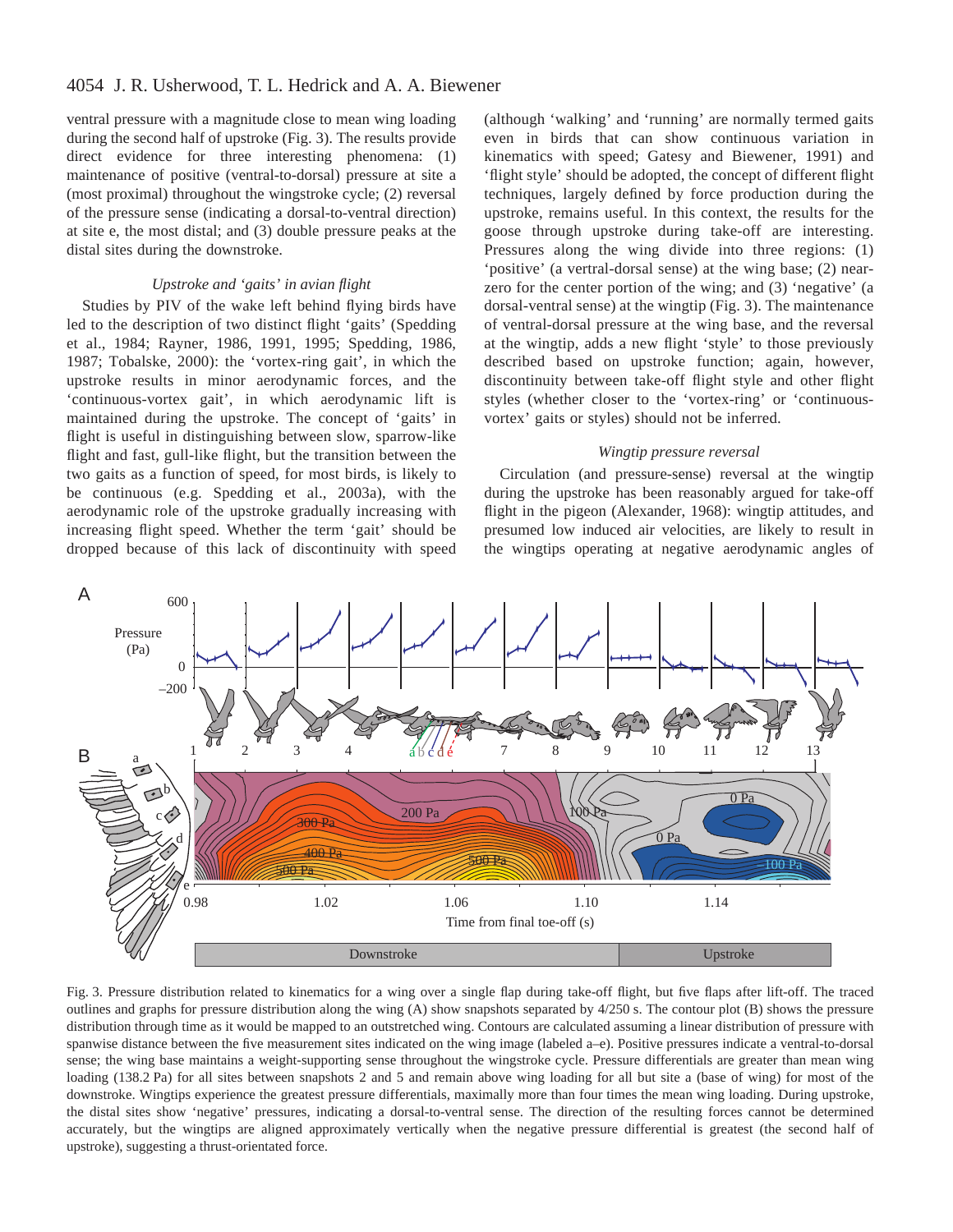incidence. The bending of the primaries (Corning and Biewener, 1998) also suggests that they experience forces orientated upwards and forwards during the upstroke. This phenomenon is difficult to infer, however, for many other cases, both due to the unknown and potentially high local induced velocities and to the relatively low angles at which the air meets the wing (the angles of incidence). Indeed, it is often difficult to determine whether any significant aerodynamic forces are produced during the upstroke or even whether the aerofoil is operating at a positive or negative angle of incidence (see, for instance, the analysis of a hovering bat described by Norberg, 1976).

The orientations of the significant negative pressures observed at the wingtip during upstroke in the flapping Canada goose are impossible to determine precisely from the kinematic data in this study (accurate three-dimensional kinematics are not possible with such unconstrained flight). The pressure does, however, appear to be orientated to provide a predominantly thrust force, as the primaries are approximately vertical during the upstroke (Fig. 3, snapshots 10–12), perhaps with some component acting downwards. Any component against weight-support is presumably detrimental to an animal seeking to gain altitude in take-off flight. The thrust component, however, would be beneficial: the wing in upstroke would act as a conventional propeller, increasing the velocity of the bird, both directly aiding escape and increasing the weight-supporting aerodynamic forces from the inner wing and body. An alternative, although not mutually exclusive, view is that the negative pressures during the upstroke are a physical inevitability related to either kinetic or morphological constraints. Pronation cannot be instantaneous, and negative pressure may be due simply to beginning pronation before the end of upstroke. Alternatively, there may be some morphological constraint prohibiting sufficient supination during the upstroke. Whether the phenomenon should be viewed as a beneficial, thrustproducing action or as an inevitable consequence of using flapping wings in slow flight (and resulting in an 'undesirable' downwards force) is impossible to determine at this stage, and the truth may well fall somewhere between these two extremes.

### *Implications of the double pressure peaks*

The timing of the double pressure peaks observed at the distal sites is a consistent phenomenon after lift-off (Fig. 2). The first peak occurs just after downstroke begins. Positive pressure then falls off briefly over mid-downstroke. The second peak occurs near the end of downstroke, possibly associated with a 'flaring' of the wing due to supination before the end of downstroke, resulting in an increased angle of incidence. The initial pressure peak may be related either to initiation of the downstroke before the wing is fully pronated or to 'added mass' effects associated with rapid wing accelerations. This is followed by a brief drop in pressure when the wing is flapping fastest and presumably operating at some favorable aerodynamic lift-to-drag ratio. The significance of

the second pressure peak is not certain at this stage but may best be described in the context of management of the kinetic energy of the wing. 'Inertial power', due to repeated investment into the kinetic energy of flapping wings, need not be metabolically costly, even in the absence of elastic mechanisms, if the energy can be transferred to useful aerodynamic work (Weis-Fogh, 1972; Pennycuick and Lock, 1976; Ellington, 1984; Dudley and DeVries, 1990; Van den Berg and Rayner, 1995; Askew et al., 2001). An appropriate timing of such energy transfer might result in the pressure record indicated here. Towards the end of downstroke, the wings need to be decelerated quickly with minimal metabolic cost, and at the same time a high aerodynamic drag would provide some contribution to weight-support. By using the air to 'brake' the wing, a peak in pressure differential is created that may also result in an aerodynamic force useful for weightsupport.

### *Future research with direct pressure measurements*

Key future improvements of the technique described here may include: onboard data logging (e.g. Tucker, 1999), thus removing the necessity of trailing signal wires; lighter transducers; flight through a more constrained volume, from which accurate three-dimensional kinematics can be recorded; and improved time-resolution of the pressure signal. Such developments will permit research into the aerodynamics of controlled, steady flight of smaller birds in wind tunnels and near-natural maneuvering, turning, gliding, soaring, hovering, stooping and landing flight in trained or imprinted birds. The current study shows results low-pass filtered at 25 Hz (2 pole digital Butterworth), which limits the temporal resolution: a signal occurring above  $20~\text{Hz}$  (or under 0.05 s) is likely to be missed. While this permits variations to be identified throughout a wingbeat cycle lasting approximately  $0.2$  s, flight at  $8.5~\mathrm{m~s^{-1}}$  would result in pressure variations for an average chord  $(0.2 \text{ m width})$  to be neglected for anything less than two chord lengths of travel. As a result, interesting transient effects may be averaged and overlooked. With accurate threedimensional kinematics and improved, less-filtered pressure signals (the transducers themselves have frequency responses around 1 kHz), transient aerodynamic phenomena, potentially important for slow or unsteady flight, may then be related to details of wing motion.

In conclusion, direct pressure measurements, with appropriate compensation for the sensitivity of pressure transducers to acceleration, allow the aerodynamics of flapping bird wings to be studied without the need for combining data from many wingbeats. Such observations produce direct evidence for both novel aerodynamic features and phenomena previously inferred from kinematics but uncertain due to unknown local induced flow-fields. This technique of direct pressure measurement provides an important link between the properties and consequences of the near-field wake and the physiologically important stresses and strains experienced by muscles and bones developed to generate and transmit the mechanical power necessary for flapping flight.